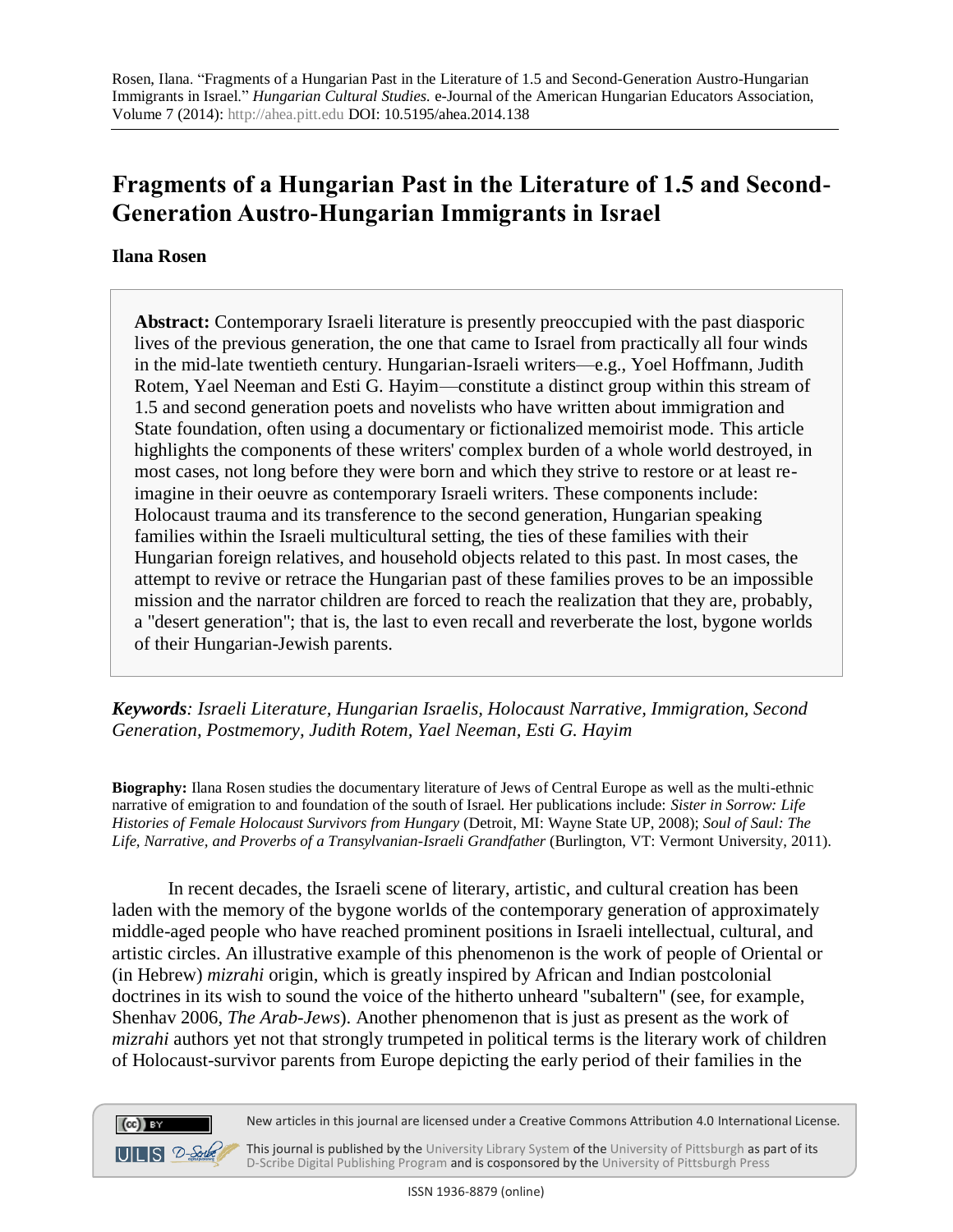young, centralist, and socialist State of Israel of the 1950s and 1960s. Interestingly, quite a few of these writers have Austro-Hungarian roots, as their parents were—and sometimes they, too, are—Hungarian- or Romanian- or Slovakian- or Carpatho-Rusyn-born. A more inclusive survey of Austro-Hungarian Israeli writers, poets, journalists, translators, and caricaturists/artists is necessarily generational and includes the following personae and grouping (the appendix below offers fuller details about each writer; see also Galron-Goldschläger's on-line and Stavi and Schwartz's 2014 printed *Modern Hebrew Literature Lexicon*s).

The forefathers or forerunners of Austro-Hungarian Israeli writers and poets are Avigdor Hameiri (Foyerstein) (1890-1970), Mordechai Avi-Shaul (Mandel) (1898-1988), and David Giladi (Klein) (1908-2009), all three of whom were born in the Austro-Hungarian Monarchy and emigrated as adults to British-Mandate ruled Israel/Palestine (I/P) in the 1920s and 1930s. The first generation of Austro-Hungarian Israeli writers and poets includes Hanna-Anna (Anikó) Szenes (1921-1944), Ephraim Kishon (Ferenc Kishont-Hoffmann) (1924-2005), and caricaturists/artists Shraga Weil (1918-2009), Shmuel Katz (1926-2010), Ze'ev (Heb.: 'wolf,' née Yaakov Farkash, 1923-2002), and Dosh (pen name of Kariel Gardosh, née Goldberger, 1921-2000). All of these authors and artists, except for Szenes, who had a famous history of her own as a *kibbutz* pioneer and later as a secret agent to Nazi-ruled Hungary, where she was caught and executed (Glick 2013), went through World War II and the Holocaust, either as forced laborers in the Hungarian army or in other work or camp settings before arriving in I/P, or to the State of Israel as of 1948 (Rosen 2012). Both the forefathers-forerunners and the first generation writers are relatively widely known to this day, at least partly because they were also active in pre-State and early Israeli journalism of all sorts. Note also that most of them are highly educated men.

"The 1.5 generation"—an identity term coined by Susan Rubin Suleiman (see her 2002 *American Imago* article) that refers to those in between the first and second generations includes writer Shulamit Lapid (b. 1934, Tel Aviv), David Giladi's daughter, poet Itamar Yaoz-Keszt (b. 1934, Szarvas), Asher Reich (b. 1937, Jerusalem), and Yoel Hoffmann (b. 1937, Brasov, Romania), the internationally most renowned of all past and present Israeli writers of Hungarian origin. Also included in this "half-generation" are the somewhat less well-known poets Moshe Ganan (János Kertész) (b. 1931, Budapest), Yaakov Barzilai (b. 1933, Debrecen) and Eli Netzer (Schnitzer) (b. 1933, Budapest), who in 1991 founded *Ma'arechet* ['Editorial'] Press at Kibbutz Dalia, which published many Holocaust and immigration memoirs by former Central European people. Prolific novelist Judith Rotem (b. 1942, Budapest) is likewise a 1.5 generation writer, whose work I will discuss in more detail in this article. Excluding Shulamit Lapid and Asher Reich, this entire half generation, like the first, lived through the Holocaust in Hungary, only they were young children up to teenagers before leaving for I/P; some of them, like Yoel Hoffmann and Judith Rotem, probably have no independent memories of their Hungarian lives, while the older ones among them surely remember more.

The second generation of Austro-Hungarian Israeli writers and poets includes mostly Israeli-born descendants of Austro-Hungarian immigrants, most of whom were Holocaust survivors, with a conspicuous component among them of leftist-socialist *kibbutz* people. While still in their original home countries, the parents may have been observant-religious (Orthodox), if not assimilated Jews, and, in many cases, upper to lower middle class. Considering their life history, it may well be that these people joined the *kibbutz* frame in search of a sense of family, community, and meaning in order to compensate for their suffering and losses in the Holocaust, and/or to contrast their pre-war religious or bourgeois life. Fewer still of this (parents) generation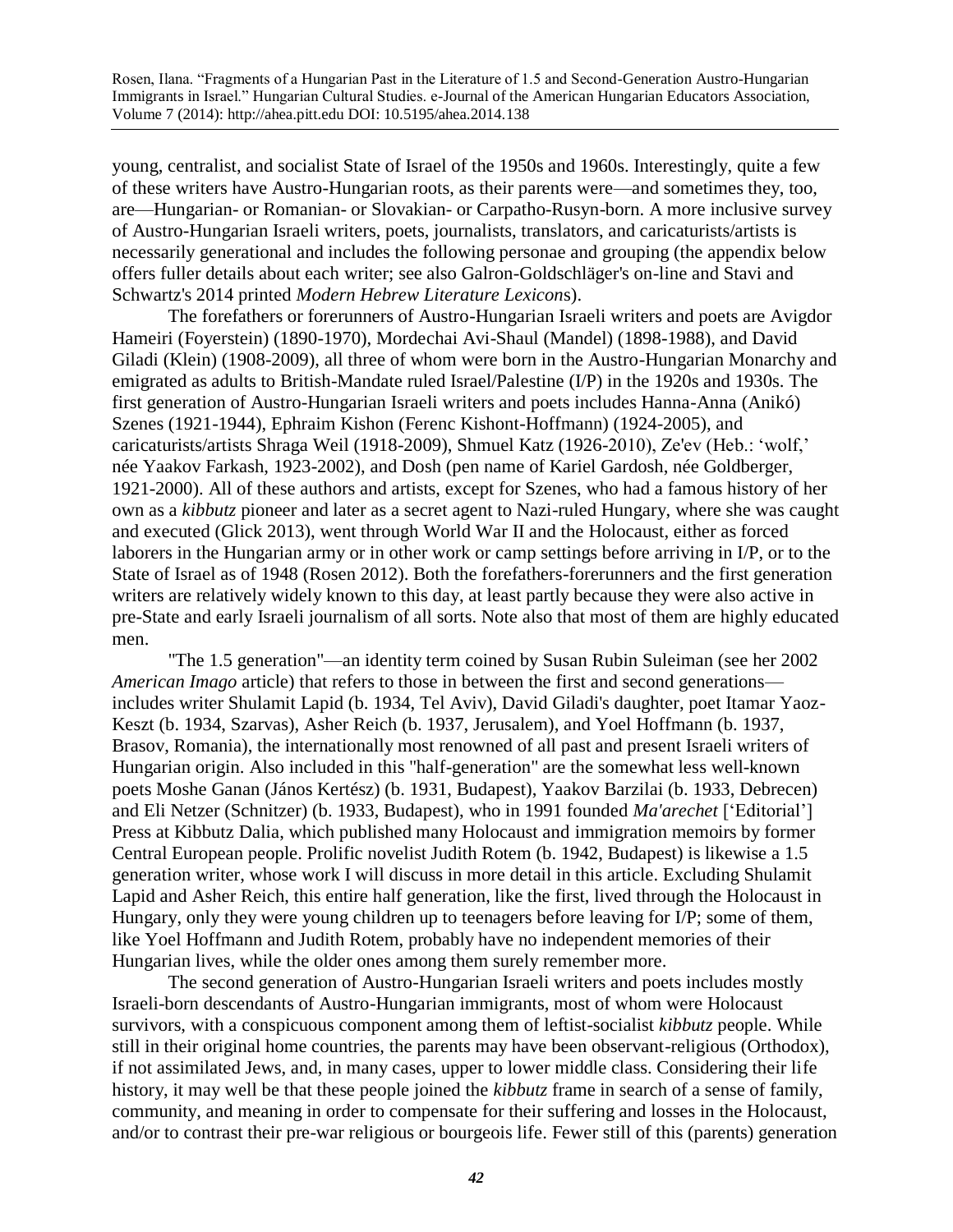joined Zionist-socialist youth movements already in Hungary or Romania or Carpatho-Rus'. Unlike the first generation of mostly male Austro-Hungarian Israeli writers and poets, the second generation is almost exclusively female. This generation includes poets Agi Mishol (b. 1946, Szilágycheh/Chehu silvaniei, Romania), Hezi (Ezekiel) Leskli (1952-1944, Rehovot, Israel), Miriam Neiger Fleischmann (b. 1948, Komárom/Komarno, Czechoslovakia), Dorit Weissman (b. 1950, Kfar-Sava, Israel) and the less well-known Robi Schoenberger (b. 1960, Temesvár/Timisoara, Romania); journalist Carmit Guy (b. 1949, Kibbutz Givat Hayim), novelist and young-readers writer Rivka Keren (Katalin Friedländer) (b. 1946, Debrecen), poet and novelist Ofra Offer (b. 1951, Tel Aviv), novelists Suzanne Adam (b. 1952, Szatmár/Satu Mare, Romania) and Shoshi Brainer (b. 1952, Haifa); and the more recent short fiction and novel writers Yael Neeman (b. 1960, Kibbutz Yehiam) and Esti G. Hayim (b. 1963, Jaffa), both of whom have in the last few years published compelling books that I discuss below. Modern Hebrew literature researcher and editor Yigal Schwartz (b. 1954, Ramat Gan) has recently joined this group/cohort with a tantalizing literary memoir. The group of second generation Hungarian-Israeli writers listed here cannot be finite, as some of its members have only recently started to address their Hungarian and Holocaust legacies in their writing, so possibly others, too, may still join them.

The third generation to date of Austro-Hungarian Israeli writers and poets includes only one member, the writer, translator, and musician Dávid Tarbay (b. 1977, Budapest), son of writer Ede Tarbay and researcher Anna Szalai, with whom Dávid emigrated from Hungary at age fourteen. Because of his non-Israeli childhood and growth, Tarbay actually belongs to a different category than the second generation of Austro-Hungarian Israeli writers and poets listed above, especially the Israeli-born among them, and he would rather belong with those of the 1.5 generation who came to Israel as adolescents, with the difference that they lived through the Holocaust, and he grew up under communism. Otherwise, the very label "Third Generation Israeli Austro-Hungarian Writers" is almost a contradiction in terms, as in most cases these writers, if at all aware of their family roots, are too remote or estranged or ignorant to deal with them in depth.

To date very little research has been published about the Hungarian identity aspects of the entire group of Austro-Hungarian Israeli writers and poets and their work, and most of it exists mainly or only in Hebrew.<sup>1</sup> Moreover, to this day in Israel as well as in non-Israeli Hebrew literature scholarship they are erroneously related to as Eastern- rather than Central-European or Austro-Hungarian, which distorts the conception of their past worlds as depicted in at least some of their work. It should be noted that although Israeli society is practically multicultural, nevertheless social and literary-cultural researchers often tend to describe it as made up of polar blocks by geographical and cultural origin (European *ashkenazim* vs. Middle Eastern *mizrahim*), or by level or religiosity, like secular vs. religious, which falls far short of accounting for the inner variation within each large group. An innovative contribution in this sense is Yigal

 $\overline{a}$ 

<sup>&</sup>lt;sup>1</sup> These studies include: Schwartz (2014), Ruti Glick's monograph on Hanna Szenes/Senesh (2013), my interwar and Holocaust narrative studies (Rosen 2003, 2004, 2011), a relatively rich scholarship on Yoel Hoffmann, and parts of works devoted to Hebrew literature historiography (Shaked 2000), Holocaust memory and narrative, ultra Orthodox narrative, *kibbutz* lore, humor, and Israeli journalism.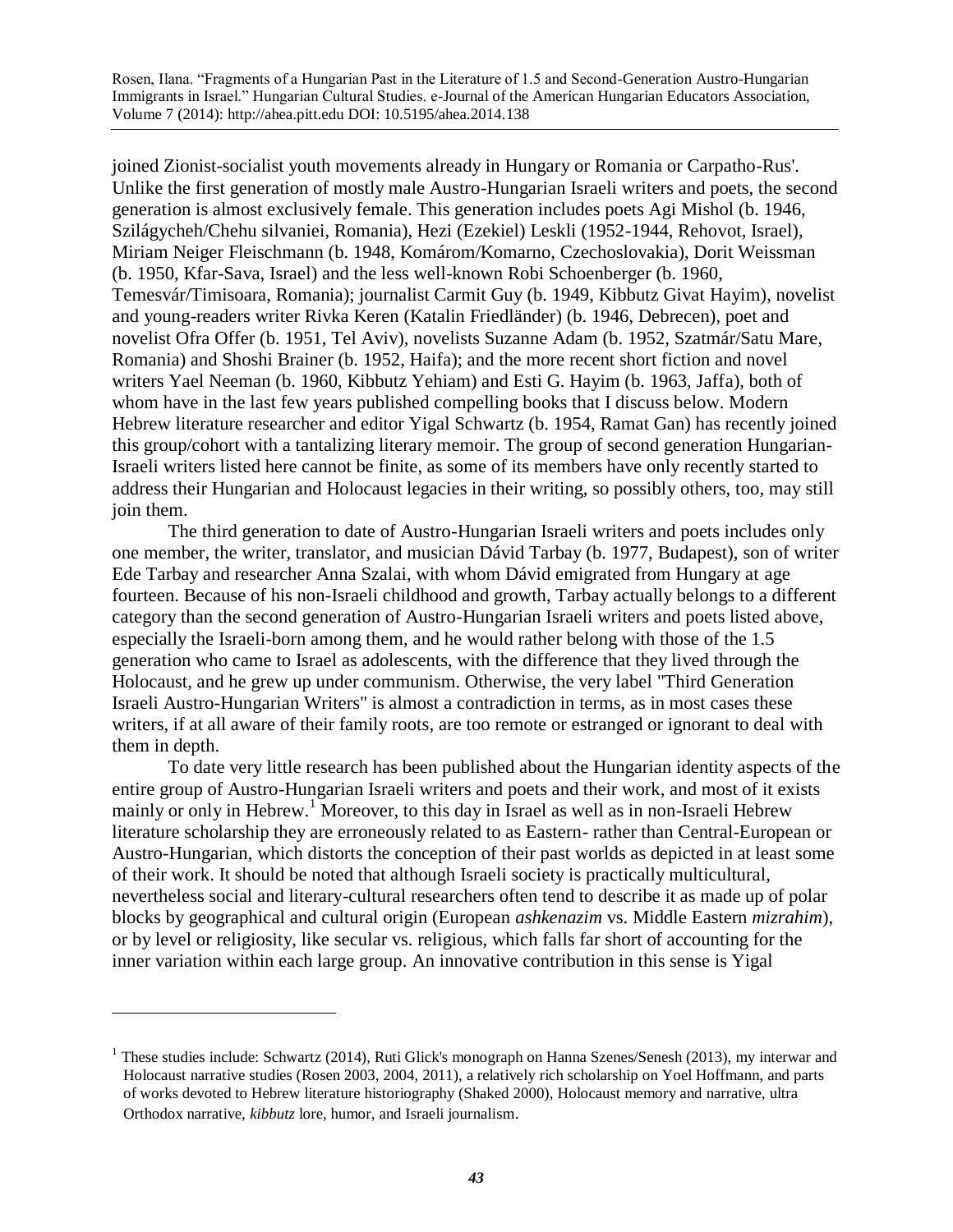Schwartz's new study, *Ashkenazim – hamerkaz neged hamizrah* ['Ashkenazim: Center vs. East'] (2014), which redefines the unique figure, poetics, and thematic coverage of Israeli writers of Central-European and Austro-Hungarian origin, although Schwartz himself also includes Aharon Appelfeld (born in 1932 in Zhadova/Jadova, Bucovina) among the Austro-Hungarian writers, which for linguistic, thematic, and cultural reasons I would not.

Based on the foregoing generational survey of Austro-Hungarian Israeli writers and poets, I will now deal more closely with the presently active1.5 and second generation writers and with their central fictional prose works that bear evident biographic components. I will primarily discuss works by Judith Rotem, Yael Neeman, and Esti G. Hayim, and will also discuss more briefly Ora Ahimeir's *Kalla* ['Bride'] (2012), written by a writer who is herself of non-Hungarian origin, about the first, *four day-old* marriage of her mother to a man from Sátoralyaujhely in Northeastern Hungary, where she retraces this short-lived relationship in which, tragically, the young bridegroom was killed in Safed in northern I/P in the 1938 Arab Revolt events (Swedenberg 2003). In all of these 1.5 and second generation works relating to the Hungarian roots of the writers, there are conspicuous thematic, rhetorical or stylistic, psychological and cultural traits that together make up the shared portrait of these works and their authors as the Hungarian substream within the contemporary Israeli stream of second generation to the Holocaust, *fin du colonialisme*, immigration, and State foundation writers and writing. Here I offer an outline of a few of the most salient and recurrent characteristics or "symptoms" of Hungarian-Israeli writers and their writing, hoping to further develop their discussion and analytic treatment in future works.

The work of the 1.5 and second generation Austro-Hungarian Israeli writers, somewhat like that of their Polish-Israeli counterparts, for example, Alona Frenkel, Aliza Olmert, Zipora Rozensher-Dolan and Relli Robinson, is heavily burdened with the memory of the Holocaust. To quote Dvori Stern, Esti Hayim's child protagonist in *Anshei pinot* ['Corner People'] (2013), who, like the author, grew up in Haifa of the 1960s and 1970s:

She [the mother of Dvori's friend Ayala] was not ok, and neither were the moms of the queen of our class, Na'ama, and of her deputy, Anat, nor Eli's mom... [We lived, mentally, in] Auschwitz corner of Birkenau… These kids kept in secret that their moms were nuts, and I always thought that only mine was (213, my translation from the Hebrew original).

As shown in many psychological and literary studies on the second generation of the Holocaust (Vardi 1992; Hass 1996; Bar-On 2000; Milner 2007), as present as the memory of camps and other horrific settings was around these children of survivors, at the same time it was also cloistered, encoded, and beyond their reach.<sup>2</sup> Often, as depicted in several works by Yael Neeman, Esti Hayim, and Yigal Schwartz, the Holocaust-related traumas of the parents are expressed through their inadequacy and neglect toward their children; and, as in the work of

 $\overline{a}$ 

 $2^2$  The tension between the felt presence of the Holocaust trauma and the attempts to conceal or ward it off in Israeli survivor families is forcefully depicted by David Grossman (himself a non-second-generation to the Holocaust and non-Hungarian writer) in his *See Under Love* (2002, Heb. 1986).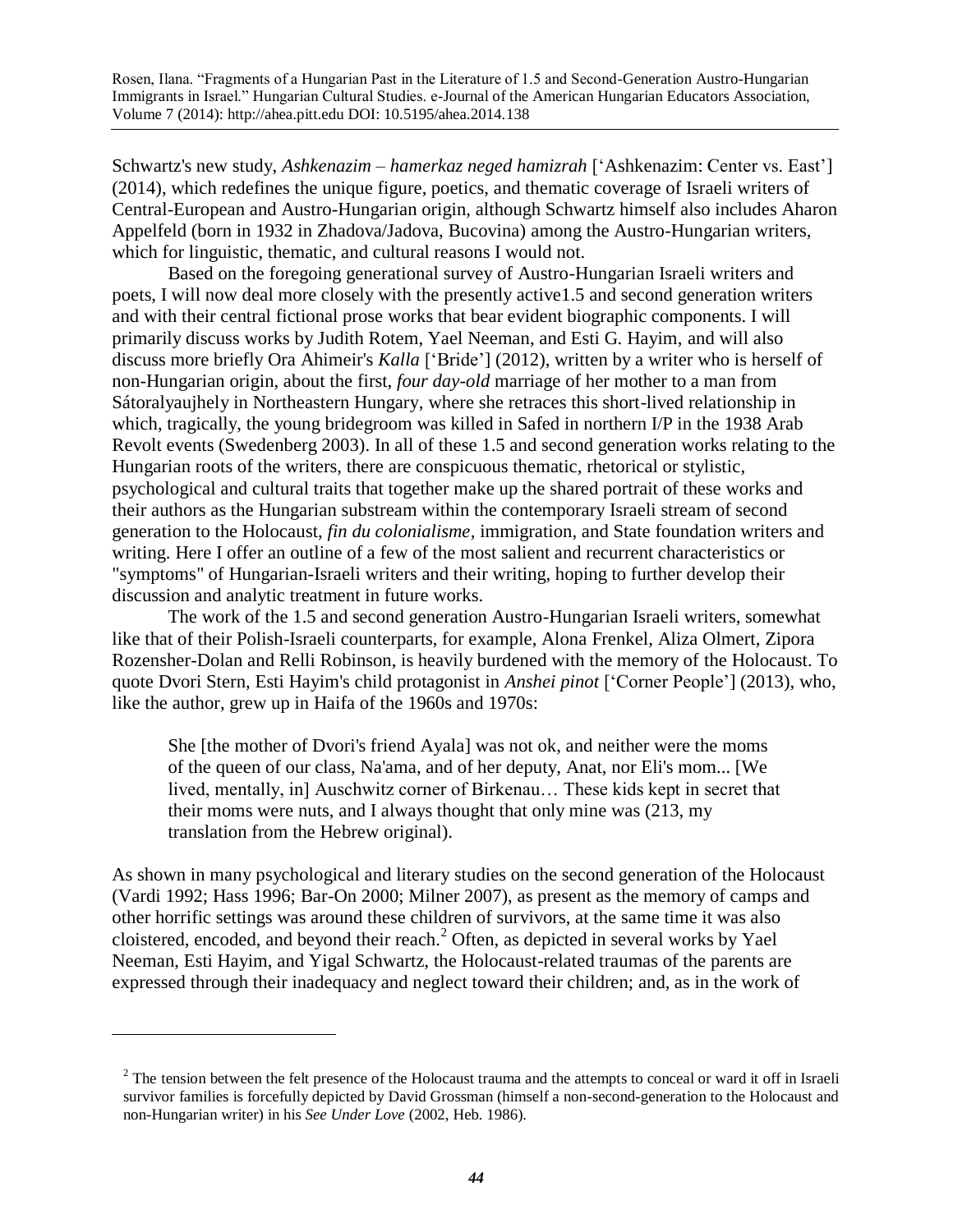Neeman and Hayim, it is primarily the mothers who pass on their mental hardships to the narrator daughters, who portray themselves as at least partly deranged young women as a result of such a family upbringing. In the novels of these three second-generation writers the fathers, by contrast, though definitely carrying their own Holocaust related burdens, seem to exist outside this loop either because they are mostly away, working (in the kibbutz lifestyle of the time, families met only in the afternoon hours, and children slept and lived all year long in age-group "children-houses"), or because they have or feign a more robust mental setup, or because they have alternative relationships with other women. One way or another, the parent that is portrayed as more vulnerable, verbal and present in the children's lives is the mother, including in the kibbutz frame where allegedly she works and spends as much time away from her children as their father. Somewhat differently, in Schwartz's memoir the mother neglects her children, often deserting the home for months following bitter quarrels with her husband.

A central thematic and rhetorical component in the works of the 1.5 and second generation Austro-Hungarian Israeli writers is the peculiarities of the parents' difficulties in mastering Hebrew, as shown or "heard" throughout their distinct and often ridiculed intonation and mispronunciations (Rosenhouse 2012). The issue of foreign accents and languages appears, unsurprisingly, very often in Israeli literature of all geographic and linguistic backgrounds telling about the pre-Holocaust or pre-Jewish-State life of Jews abroad in Hungary, Poland, Morocco, or Libya; in the last decade and a half this literature may integrate from single foreign words to entire sentences, sometimes without translation to Hebrew. In most cases, the writers use only Hebrew transcription for these texts and much of the foreign language text (in whichever transcription) is faulty or sub-standard, probably because of the writers' wish to present the foreign language the way *they heard* it and—it has to be spelled out—their negligence or ignorance of the foreign language spoken by their previous generations. In addition, except for Yiddish and Judeo-Spanish (or Ladino), there is no standardized Hebrew transcription of foreign languages, although there are some conventions deriving from older traditional or scholarly works, so one might expect a whole range of idiosyncrasies in these foreign language representations in Hebrew literature.

For example, in *Hayinu he-atid* ['We Were the Future'] (2011), Neeman describes a short exchange that her *kibbutznik* parents have over the heads of their children about the old world and the Holocaust. Suddenly, her father breaks up the conversation by roaring the single Hungarian word '*haggyad*' ['let go of it' or 'cut it off']. For Neeman, this is a word that is not one, but two: *hagy* and *ad*, or *hagy* and *gyad* (which Neeman spells *had-jad*), because, presumably, this was the emphatic way the father pronounced this word in his anger or anxiety and the narrator daughter heard and conceived of it as a term relating to her parents' old world. In the context of the idealistic *kibbutz* world, in which the bourgeois, decadent, diasporic, and traumatic past and its language(s) were banned and silenced, this one foreign word is singular in Neeman's otherwise all-Hebrew, vital depiction of her *kibbutz* cohort of the 1960s and the 1970s. Nevertheless, one might wonder why she could not be more careful about the accurate presentation of this single and significant word in her forceful work as an Israeli writer decades later.

Unlike Neeman, who foregrounds only a single word of Hungarian in her text, Hayim in her recent *Anshei pinot* ['Corner People'] integrates entire Hungarian exchanges she heard and took part in, but nevertheless she, too, imposes her personal-familial aural scale on the conventional norm. A conspicuous example of Hayim's use is the Hungarian vowel |a|, which does not exist in Hebrew, that only has |á| and |o|, and which Hayim systematically presents as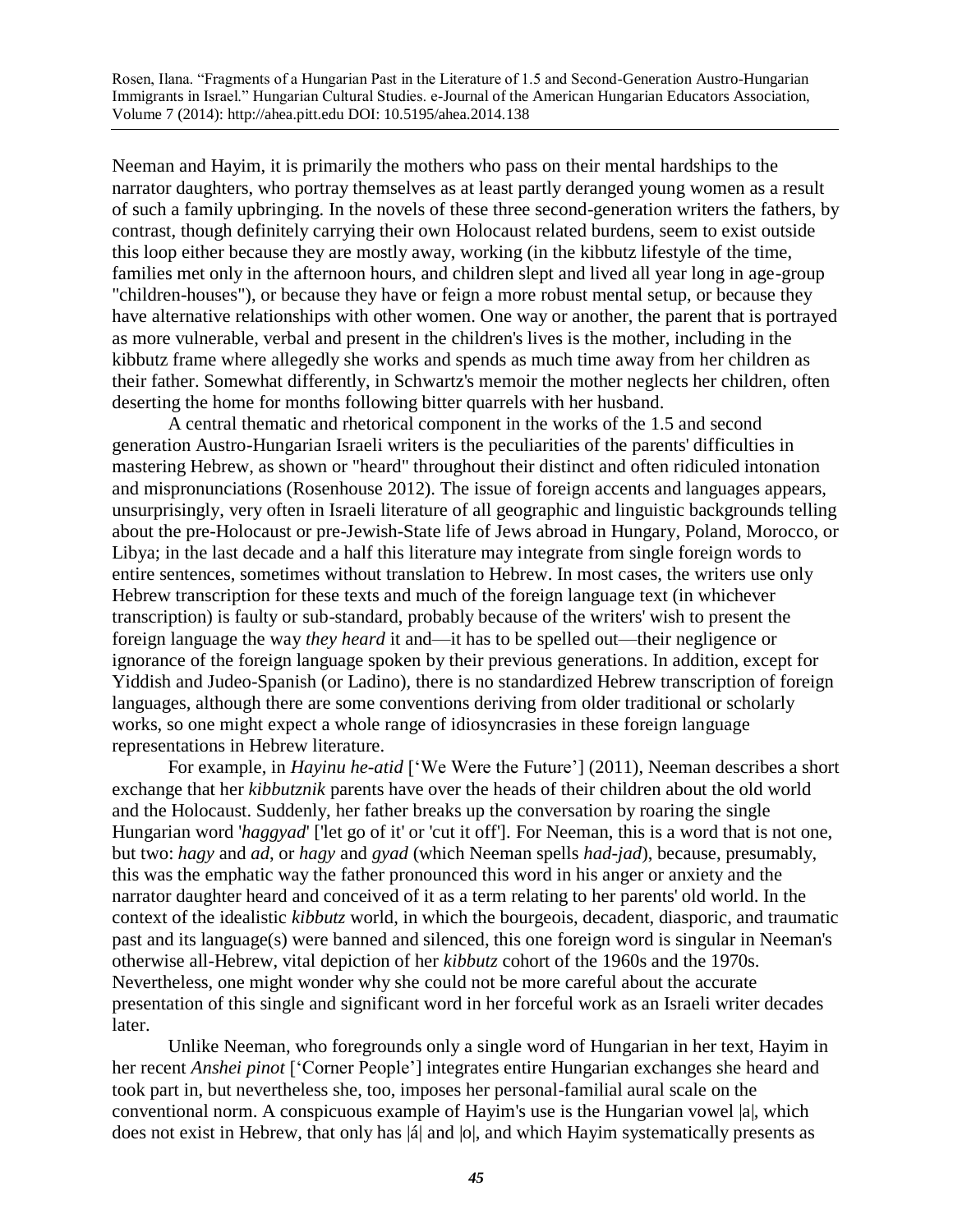|o|. Hebrew does have two conventions for the spelling of |á|, marked with two different subletter punctuations called *patah* and *kamats*; and of these two, *kamats* has a variation called "small [*kamats katan*]" that is used to represent the Hungarian vowel |a|, which in Hungarian is an entirely different phoneme. Now, Hayim's dismissal of this convention makes her Budapest family sound like people from more remote parts of the old country, with words like '*ablak*' ['window'] sounding like |*oblok*| and '*fasirt*' [a hamburger-like patty] sounding like |*fosirt*|. Hayim also has slight mistakes like '*Olaszorszák'* for *Olaszország* ['Italy'], and like inserting '*szija*' ['hello' or 'Goodbye'] into the interwar Hungarian parlance of her previous generations, though according to Gábor Zaicz's *Etimológiai szótár* ['Etymological Dictionary'] (2006: 950), this usage did not exist until the 1970s.

Compared to Neeman and Hayim, Judith Rotem's phonetic misrepresentations are more moderate, probably because she grew up in a Hungarian (and sometimes Hungarianized Yiddish) speaking observant-religious Israeli family, albeit she, too, does not control the nuances of the written Hungarian language. Interestingly, while Hungarian-Israeli authors such as Neeman and Hayim commit these orthographic errors, other writers not at all of Hungarian background do not. For example, the Egyptian-born Israeli author Rabbi Hayim Sabato, in his *From the Four Winds* (2010), represents the Hungarian speech of his Jerusalemite Hungarian-born, Holocaust survivor immigrant neighbors of the 1950s and 1960s in complete keeping with publicist and academic conventions, probably aided by professional translation and editing, and the same is true for Ora Ahimeir in *Kalla* ['Bride'] (2012).

Hungarian as a language, with its intonation and influence on the Hebrew speech of its users, used to have the role of serving as embarrassing laughing stock of the second generation *sabra* [Heb. and Arabic: 'Pricky Pine'; Hebrew slang for Israeli-born] children and their environment of the 1950s and 1960s; but it is to this day also seen or heard among its Israeli speakers as a language of warmth and endearment, helping to conjure about favorite dishes and—more generally—the parents' forever lost and gone previous worlds. Some of these "children," like Judith Rotem and Esti Hayim, grew up speaking or at least hearing and responding to the simple, everyday Hungarian spoken by their parents, who spoke very poor Hebrew; while others, like Neeman, who grew up in the strict Kibbutz Yehiam society, barely understood it.

In the novels of Judith Rotem and Esti Hayim, language issues are sometimes connected to the figures of non-Israeli relatives of these Holocaust-survivor dwindled immigrant families, because the relatives are the ones with whom the funny-sounding language is made necessary and even respectable. In two novels, *Ahavti kolkakh* ['I Loved So Much'] (2000) by Rotem and *Anshei pinot* ['Corner People'] by Hayim, these relatives are lone, foreign aunts whose presence in the novels is flickering, as they come and leave (in Rotem's novel Aunt Gabriella, originally from Budapest, tried to live in Israel in the mid twentieth century but eventually emigrated with her third husband to West-Germany; in Hayim's novel Aunt Esti suddenly lands from Budapest in the late 1960s and joins her Israeli family, apparently leaving her child in Hungary, and nothing is said about any spouse), and controversial, because their Israeli siblings criticize and bear decade-old grudges against them. In spite of the fact that their presence often means family arguments, the Israeli children adore their foreign aunts because they give them the attention and understanding that their busy or strict or dysfunctional parents do not. In both Rotem's *Ahavti kolkakh* and Hayim's *Anshei pinot*, the non-Israeli Hungarian-Jewish aunts are exceptionally good looking—to the point of making their Israeli relatives gossip or mutter that they may have (mis-)used their femininity in the hard times—and somewhat deranged a-là Blanche Dubois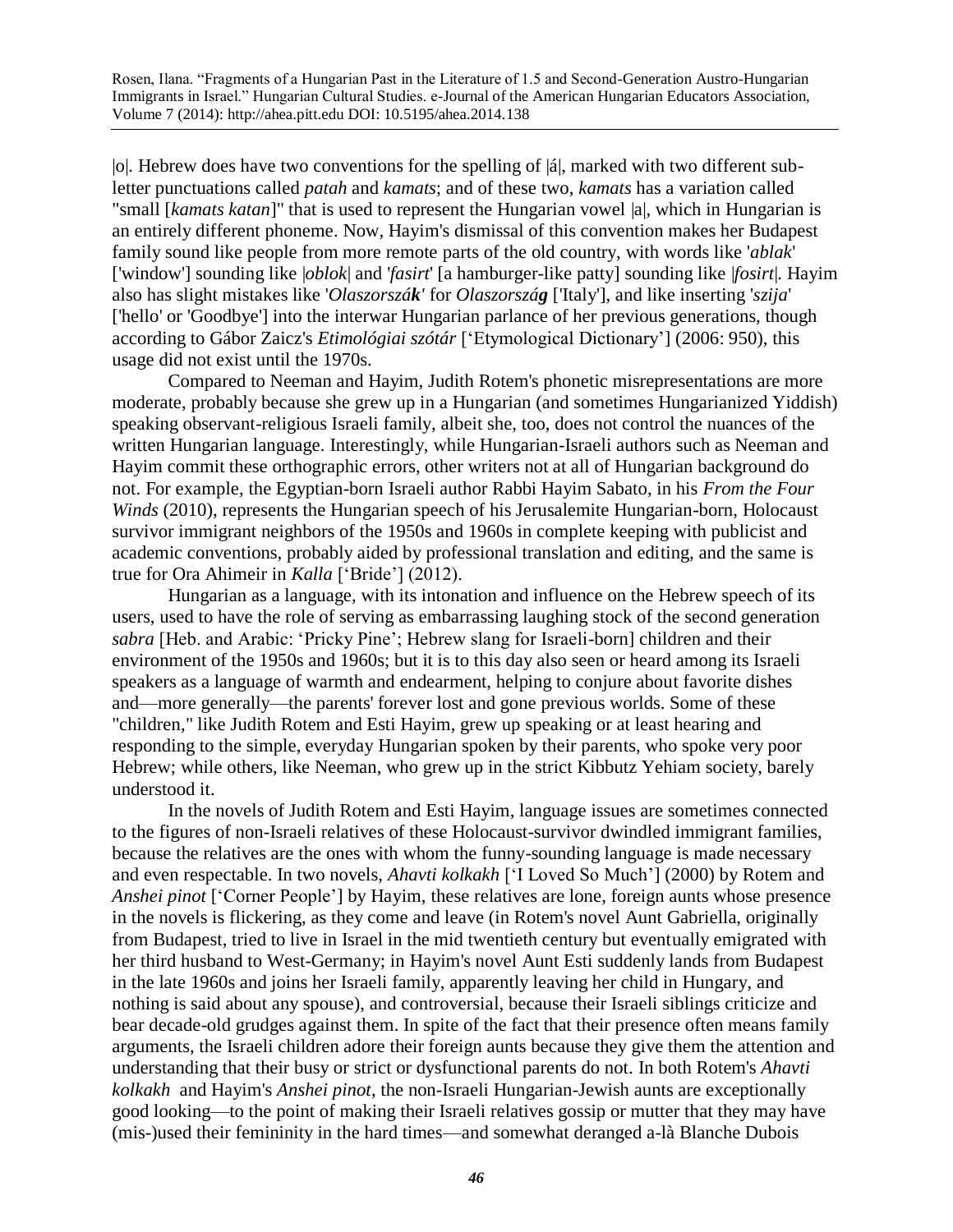(referring to American playwright Tennessee Williams' protagonist in *Streetcar Named Desire*, 1995 [1947]); yet, in their own way, these strange aunts are resilient survivors. Thus these foreign aunt figures are also thematized as a non-Israeli, non-familial option contrasting the Israeli option of seemingly normal but evidently tense, complicated, and miserable families and relationships.

An interesting comparison with Israeli writers who write about the Hungarian-Israeli extended family is Hungarian writers writing about the fate of Hungarian Jewish families who remained in Hungary after the war, as surveyed by Rita Horváth, wherein the shrunken survivor family is depicted in mythical terms that extend to its alleged ancestral past of decades or centuries prior to Destruction (Horváth 2004). Thus, in the case of the Hungarian-Jewish survivor family novel, the loss and lack of real flesh and blood relatives is compensated for in temporal terms, as these novels may go back to the family's eighteenth-century or medieval generations, whereas in its Israeli counterpart the loss and lack of present relatives are filled in by spatial terms and with remote relatives that also act as part-time parent surrogates to the narrator children.

Some 1.5 and second generation Hungarian-Israeli authors often include elaborate allusions to lifestyle or habitat issues like detailed descriptions of foods, kitchenware, clothing, cosmetics, furniture, décor, and religious objects, whose significance for the Hungarian-Jewish family, including the Israeli children, goes way beyond their financial, functional or merely sentimental value. A forceful and lengthy example for this sensuous-tangible memory voyage occurs in Ora Ahimeir's *Kalla* ['Bride'] (2012), where a large part of this novelized memoir is devoted to the widowed bride's journey—following a four day-old marriage—to her would-be, warm and loving Ujhely family in the uncertainty of early 1939. She travels there with her father to take part in the Jewish ceremony of *halitzah*, releasing her of *yibum* ['levirate marriage'], meaning the dictate that the younger brother (a bachelor) of the deceased must marry the widow to symbolically continue the seed of his dead brother (Deuteronomy 25, 5). Apart from going through the solemn ceremony, the widowed bride also meets her short-term Ujhely relatives, their home, vineyard, the Kálmán Klein fancy textile shop and sewing salon where her two would-be sister-in-laws work, and a whole physical and tactile world of sensations, with which she has to part forever at the end of her sad journey, and which, as the author later learns, was almost entirely annihilated soon afterward (169-194).

No doubt, though, Judit Rotem is the most exemplary or salient of all Austro-Hungarian Israeli writers in her tendency toward the integration of the habitat of the bygone Hungarian-Jewish or Hungarian-Israeli home. In the following excerpt from her *Matay tavo elay* ['When Will You Come to Me'] (2012), Protagonist Shulamit, an observant-religious middle-aged woman on the verge of divorce, is reminded of her early motherhood experiences:

After she had her first baby, a daughter, Shulamit came to rest at her parents' home. Her mother would bake her dry butter cookies to make her thirsty, so she would drink a lot and have enough milk to breastfeed the baby. With a surge of renewed motherly enthusiasm, she'd make her Hungarian specialties: rich broths, *lecsó* ['pepper and tomato stew'] with chopped eggplant and scrambled eggs shining with oil, or a kohlrabi and potato *fözelék* ['dish'], chicken goulash with *paprikás* potatoes, and fried chicken livers with onion rings. "It's Aranka [her mother's childhood home cook/housekeeper] who taught me all this" (100, my translation from the Hebrew original).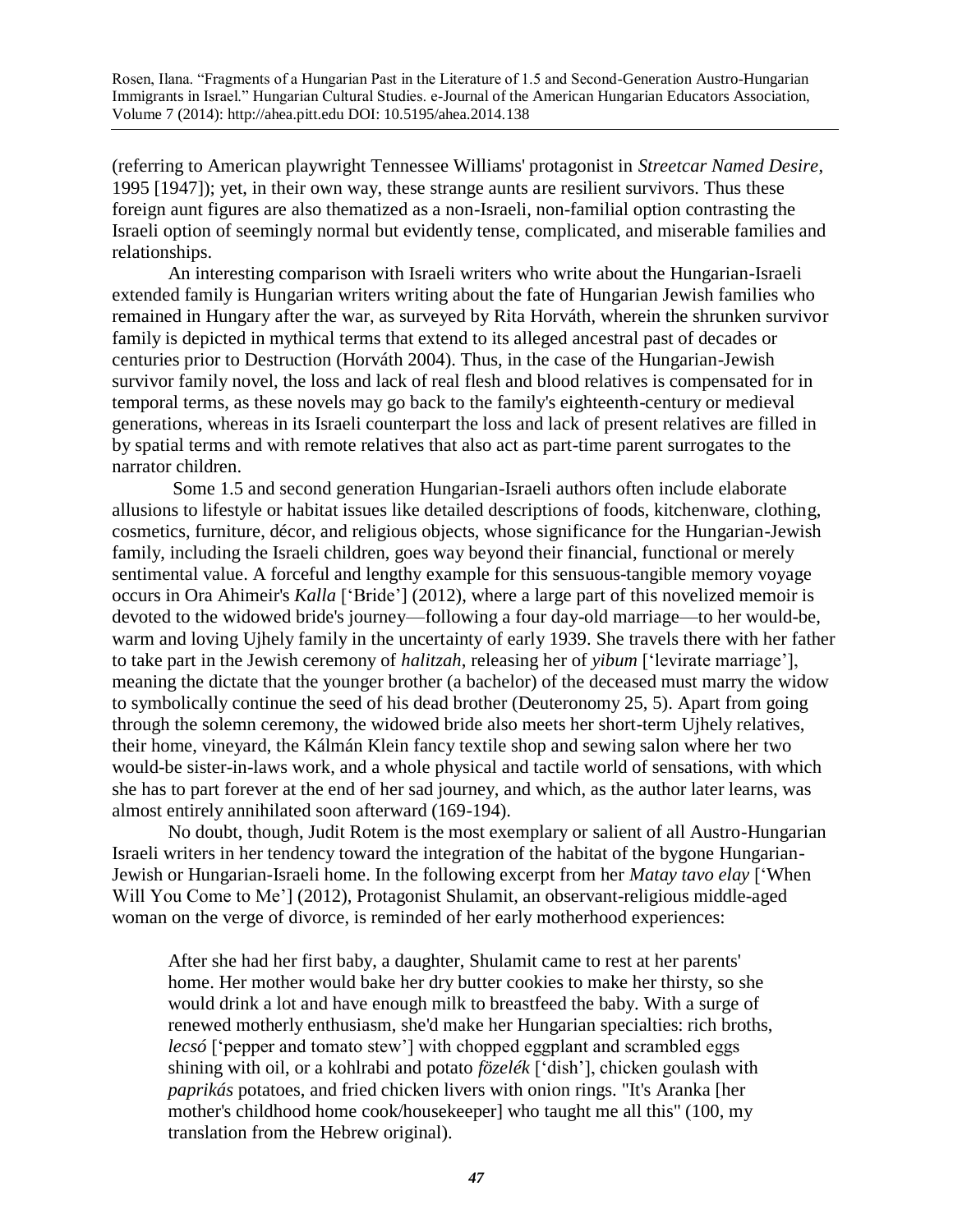These objects and their past and present locations and potential for evoking a variety of senses and memories all tell the story of a group that thrives on refinement, moderateness, and avoidance of extremes, whereas in the case of families of even more humble Hungarian homes (as in Neeman's, Hayim's, and Schwartz's books), these objects lack the aura of refinement, though they still stand for "there" and are seen as relics by the immigrant family's Israeli children.

Due to their sensitivity to objects, spaces and passages back and forth between "there" (mid twentieth-century Austro-Hungarian locales) and "here" (Israel of the 1950s and the 1960s), writers like Judith Rotem, Yael Neeman, Esti Hayim and Ora Ahimeir can be seen as *eye* as opposed to *ear and tongue* writers, to quote Yigal Schwartz's differentiation in his recent study *Ashkenazim* (Schwartz bases himself on Dmitry Merezhkovsky's essay in *Mir iskosstva* of 1901 concerning the styles and sensibilities of the two Russian master writers Leo Tolstoy and Fyodor Dostoevsky; see Schwartz 2014: 13-15). In the context of the present Hungarian-Israeli 1.5 and second generation writers, *space*—even in its micro level of house or shop interiors and kitchen objects—could be added to *eye* to reach a more balanced negation with the *ear and tongue* pole of literary sensibility and expression, which according to Schwartz's study stands for East-European Jewish and Israeli writers and writing.

To conclude, the 1.5 and second generation Israeli writers of Austro-Hungarian origin whose writings I have sketchily outlined is a small but significant group within a larger cohort of Israeli writers of various countries of origin writing about the lives of their immigrant families in the first decades of the young State of Israel. Here I focused on the biographically determined prose fiction written by these Hungarian-Israeli writers and highlighted the components of their complex burden of a whole world destroyed, in most cases, not long before they were born and which they strive to restore or at least *re-imagine* in their oeuvre as contemporary Israeli writers. These thematic or linguistic components were: Holocaust trauma and its transference to the second generation by the heavily traumatized parents, language peculiarities within a nationfoundation setting, ties with Hungarian or central European foreign relatives, and the fetishization of everyday family objects as relics of those lost lives.

In most novels or novelized memoirs surveyed in this article, the attempts at reconstruction of, or reconciliation with, the Hungarian-Jewish past are crowned with only very partial success, leaving this past forever lost and blurred, forever beyond reach, so that all that remains for these 1.5 and second generations of Hungarian-Israeli writers is pidgin *Hung-brew* and scraps of recipes of favorite foods, or perhaps only their remembered flavors. These writers are probably the last ones to have lived in close contact with the past Hungarian world of their parents and forefathers, as becomes evident by the lack of an Israeli-born third generation of Hungarian-Israeli writers. We might, therefore, view these writers as a last "desert generation" (as their parents were labeled in Israel's first years, somewhat like the ancient Israelites on the verge of entering *Eretz Israel* after forty years of wandering), whose successors will probably hardly feel any connection to their Hungarian and Central-European roots.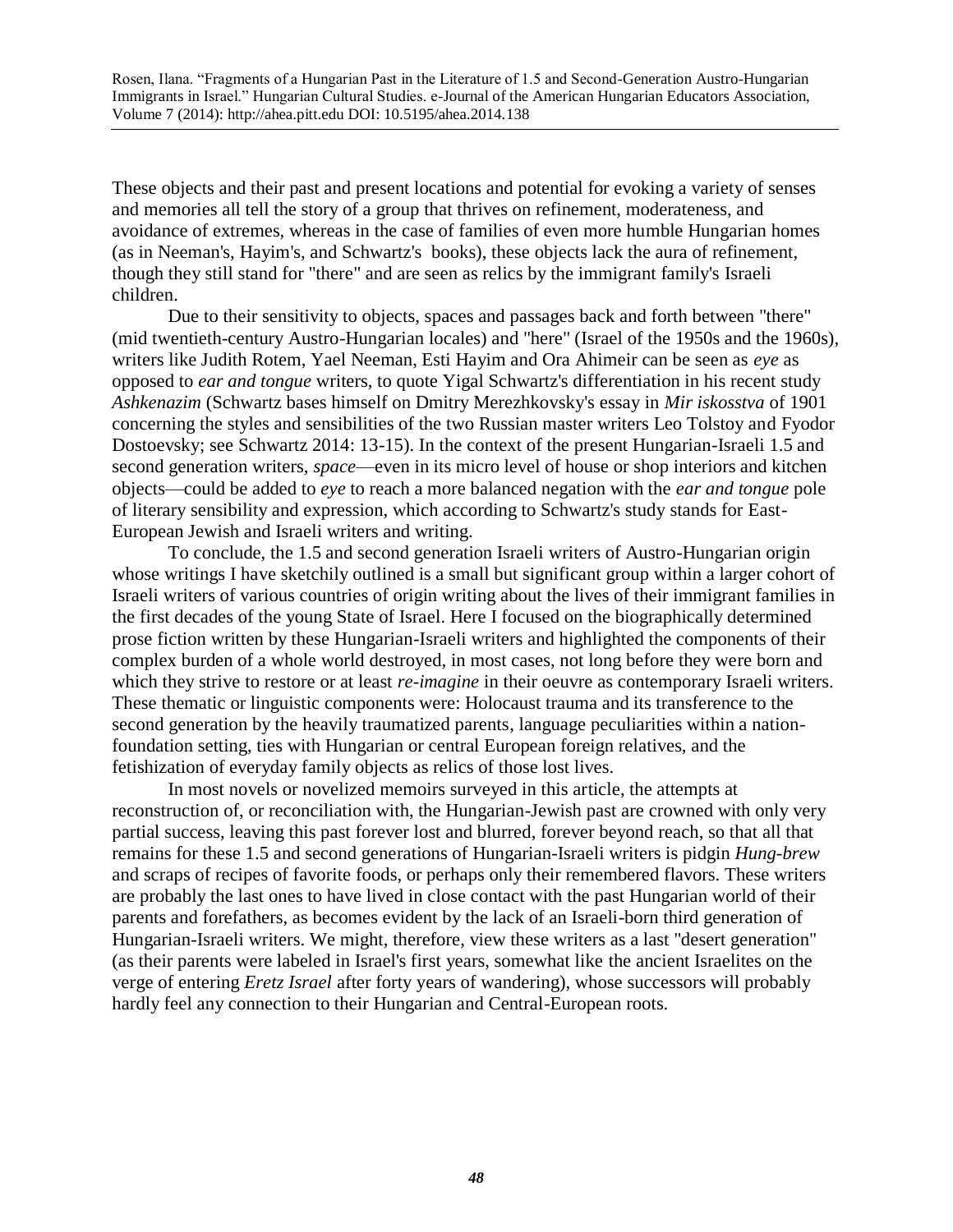## **Appendix: Hungarian-Israeli Writers and Writing\***

*\*In addition to the two Modern Hebrew Literature lexicons cited above, in preparing this Appendix I enjoyed the help and knowledge of Ben Gurion University graduate students Ruti Glick (Ph.D.) and Iris Flaum (Masters).*

## **Forefathers-Forerunners:**

Avigdor Hameiri (Foyerstein) (1890-1970, b. in Ujdávidháza, Carpatho-Rus'; emigrated to British-Mandate ruled Palestine/Israel in 1921); poet, prose writer, essayist. His most wellknown work is the story collection *The Great Madness* [*Hashigaon Hagadol*] (Tel Aviv: Dvir: 1929 [Eng. 1984, Hung. 2009]), on his experiences as a Hungarian soldier in World War I.

Mordechai Avi-Shaul (Mandel) (1898-1988, b. in Szólnok; emigrated to I/P in 1921 and settled in Jerusalem); poet, playwright and translator.

David Giladi (Klein) (1908-2009, b. in Szilágycheh, Erdély/Transylvania; emigrated to I/P in 1934); journalist, poet, translator, and editor.

#### **First Generation**

Hanna-Anna (Anikó) Szenes (1921-1944) was a poet and playwright born in Budapest to Katalin and writer Béla Szenes. She emigrated to I/P in 1939, studied at the Nahalal Women's Agricultural School and later lived in Kibbutz Sdot Yam. She was sent on a mission to Nazioccupied Hungary, where she was caught, tortured and executed. Szenes became the heroine of many literary works, plays and films. Her diaries and letters were published in several editions, including a comprehensive Hungarian one by Anna Szalai in 1991.

Ephraim Kishon (Ferenc Kishont-Hoffmann) (1924-2005, b. in Budapest; was incarcerated in a work camp in Hungary in World War II; emigrated to Israel in 1949); playwright, film director, essayist, and humoresque writer of international renown.

#### **Caricaturists/artists**

Shraga Weil (1918-2009), Shmuel Katz (1926-2010), Ze'ev (Yaakov Farkash) (1923-2002), Dosh (Kariel Gardosh née Goldberger) (1921-2000).

#### **1.5 Generation**

Moshe Ganan (János Kertész) (b. 1931 in Budapest; emigrated to I/P in 1947); poet, writer and translator.

Shulamit Lapid (b. 1934 in Tel Aviv), daughter of David Giladi. In addition to historical novels, a detective series, and children books, Lapid wrote *Veulay lo hayu* ['Maybe They Were Not'] (Jerusalem: Keter, 2011), on her parents as pioneers/immigrants and her childhood in Tel Aviv of the 1930s.

Itamar Yaoz-Keszt (b. 1934 in Szarvas, Hungary; was deported with his parents and sister to Bergen Belsen; emigrated to Israel in 1951); poet, prose writer, essayist, and translator.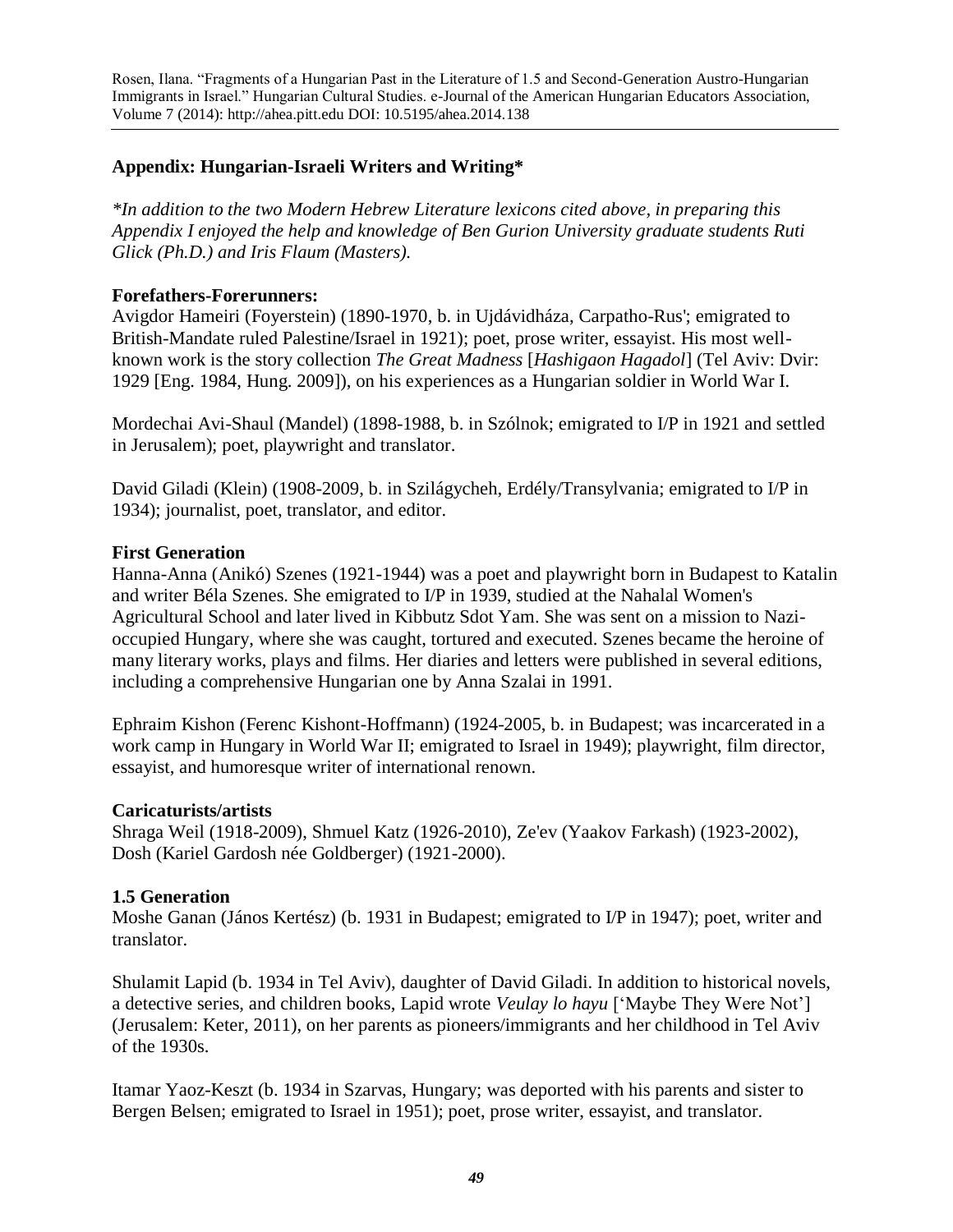Yoel Hoffmann (b. Brasov, 1937, Romania; emigrated to Israel in 1938); writer of poem-like prose about the life of Austro-Hungarian immigrants in Israel of the 1950s-1970s, illuminated also by… Buddhist philosophy.

Yaakov Barzilai (a poet b. 1933 in Debrecen; was deported with his family to Bergen Belsen in World War II; emigrated to Israel in 1949, lived in Kibbutz Hatsor and later became founder of Kibbutz Dvir, both in the south of Israel).

Eli Netzer (Schnitzer) (a poet b. 1933 in Budapest, emigrated to Israel in 1949 and settled in Kibbutz Dalia in the north area). He is the founder of Maarechet Press, which specializes in documentary writing and published many works by people of Hungarian origin.

Asher Reich (a poet and translator b. 1937 in Jerusalem to an Ultra-Orthodox family, which he left as a youth).

Judith Rotem (b. 1942 in Budapest, her family escaped to Switzerland in the Kasztner Train and emigrated to I/P in 1946). She is a novelist, journalist and editor of Holocaust memoirs, of formerly observant-religious circles. She writes about women's life in Jewish Orthodoxy, Hungarian roots, and the Holocaust. Her distinctly "Hungarian" books are: *Kria'a* ['Mourning'] (Tel Aviv: Am Oved, 1996); *Ahavti kolkakh* ['I loved so Much'] (Tel Aviv: Yediot Achronot, 2000); *Matay tavo elay* ['When Will You Come to Me'] (Or Yehuda: Kineret, Zmora-Bitan, Dvir, 2012).

## **Second Generation**

Agi Mishol (a poet b. 1946 in Szilágycheh/Chehu silvaniei, Romania, 1946; emigrated to Israel in 1950).

Miriam Neiger Fleischmann (a poet and artist b. 1948 in Komárom/Komarno, Czechoslovakia; emigrated to Israel in 1949).

Rivka Keren (Katalin Friedländer) (b. 1946 in Debrecen; emigrated to Israel in 1957); novelist and young-readers fiction writer.

Carmit Guy (b. 1949 in Kibbutz Givat Hayim and grew up in Kibbutz Yad Hannah [Szenes]; daughter of Holocaust survivors from Hungary); biographer and a radio and television broadcaster. She dedicated a book to Kibbutz Yad Hannah: *Masa leyad hanna* ['Journey to Yad Hannah'] (Tel Aviv: Am Oved, 1992).

Dorit Weissman (a poet b. 1950 in Kfar Sava to Holocaust survivors from Hungary). She wrote: *Lirkod itach chardash* ['Dancing Chardash with You'] (Ra'anana: Even Hoshen, 2005), for her late mother.

Hezi Leskli (1952-1994, a poet, choreographer and art critic b. in Israel to immigrants from Slovakia).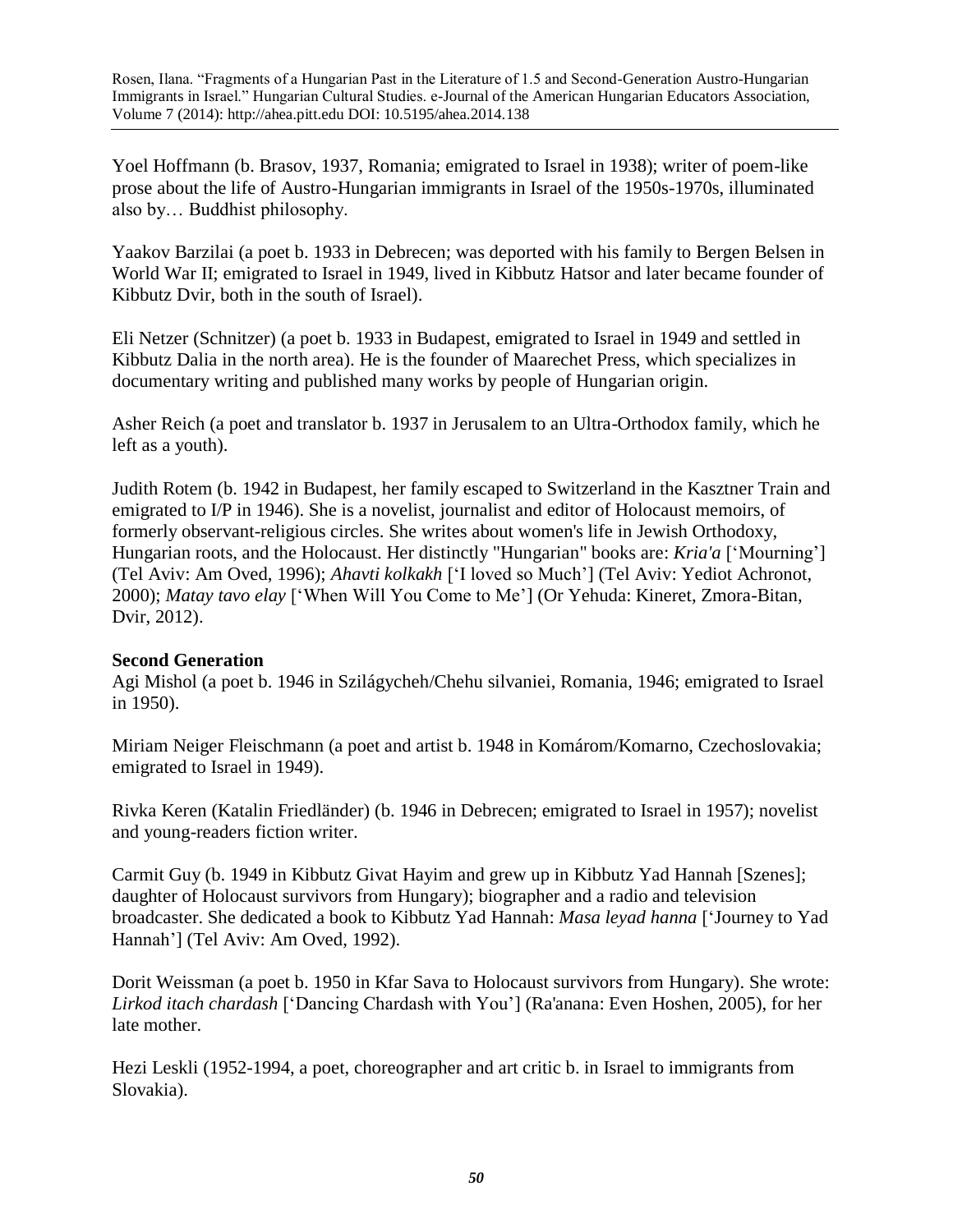Ofra Offer (a poet and novelist b. 1951 in Tel Aviv to Holocaust survivors from Hungary). She published *A Letter to Mother: Memories of a Survivor of Incest* (UK: Kindle Edition, 2011).

Shoshi Brainer (b. 1952 in Haifa to Holocaust survivors from Hungary). She wrote: *Ariadna – Roman* ['Ariadne: A Novel'] (Tel Aviv: Hakibutz Hameuchad, 1990), about the journey of a son of Holocaust survivors to Hungary and Czechoslovkia.

Suzanne Adam (b. 1954 in Szatmár/Satu Mare, Romania; emigrated to Israel in 1964). She wrote: *Kvisa* ['Laundry'] (Jerusalem: Keter, 2000) [*Wäsche: Roman* (trans. Barbara Linner) (München: Bertlesmann, 2003)]; *Rekhush ganuv* ['Stolen Property'] (Jerusalem: Keter, 2009); *Ima shel Janis* ['Janis' Mother'] (Jerusalem: Keter: 2004).

Yigal Schwartz (b. 1954 in Ramat Gan to survivors from Hungary); researcher and editor of Modern Hebrew literature; has recently published *Makhela hungarit* ['A Hungarian Chorus'], a multi-vocal literary memoir on his growing up in a family of heavily traumatized Holocaust survivors (reviewed in this volume of *Hungarian Cultural Studies*).

Robi Schoenberger (a poet and psychoanalyst b. 1960 in Temesvár/Timisoara, Romania; emigrated to Israel in the same year).

Yael Neeman (b. 1960 in Kibbutz Yehiam to Holocaust survivors from Hungary). She wrote: *Hayinu he-atid* ['We Were the Future'] (Tel Aviv: Ahuzat Bayit, 2011); "Optsiya," in *The Option* [Heb.: *Ktovet esh*, 'Fire Inscription'] (Jerusalem: Keter, 2013), 103-145.

Esti G. (Goldstein) Hayim (b. 1963 in Jaffa to Holocaust survivors from Budapest, grew up in Haifa). She wrote: *Rakdanit Shchora belehakat yahid* ['Black Dancer in a Solo Troupe'] (Tel Aviv: Hakibutz Hameuchad, 1997), a short story collection partly dealing with second generation to the Holocaust experiences of young people in Israel of the 1970s-1980s ("Ms. Adella Miller," 9-16; "71a Geula Street," 90-97); *Hayenu hashniyim* ['Our Other Lives'] (Tel Aviv: Hakibutz Hameuchad, 1999); *Anshei Pinot* ['Corner People'] (Or Yehuda: Kineret, Zmora-Bitan, Dvir, 2013).

## **Third Generation**

Dávid Tarbay (b. 1977 in Budapest to writer Ede Tarbay and researcher Anna Szalai; emigrated to Israel in 1991); writer, translator, and musician.

## **A view on Israelis of Hungarian origin by non-Hungarian Israeli writers**

Hayim Sabato (b. 1952 in Cairo), *From the Four Winds* (Milford CT: Toby Press, 2010) [Heb. 2008].

Ora Ahimeir (b. 1941, in Jerusalem), *Kalla* ['Bride'] (Tel Aviv: Am Oved, 2012).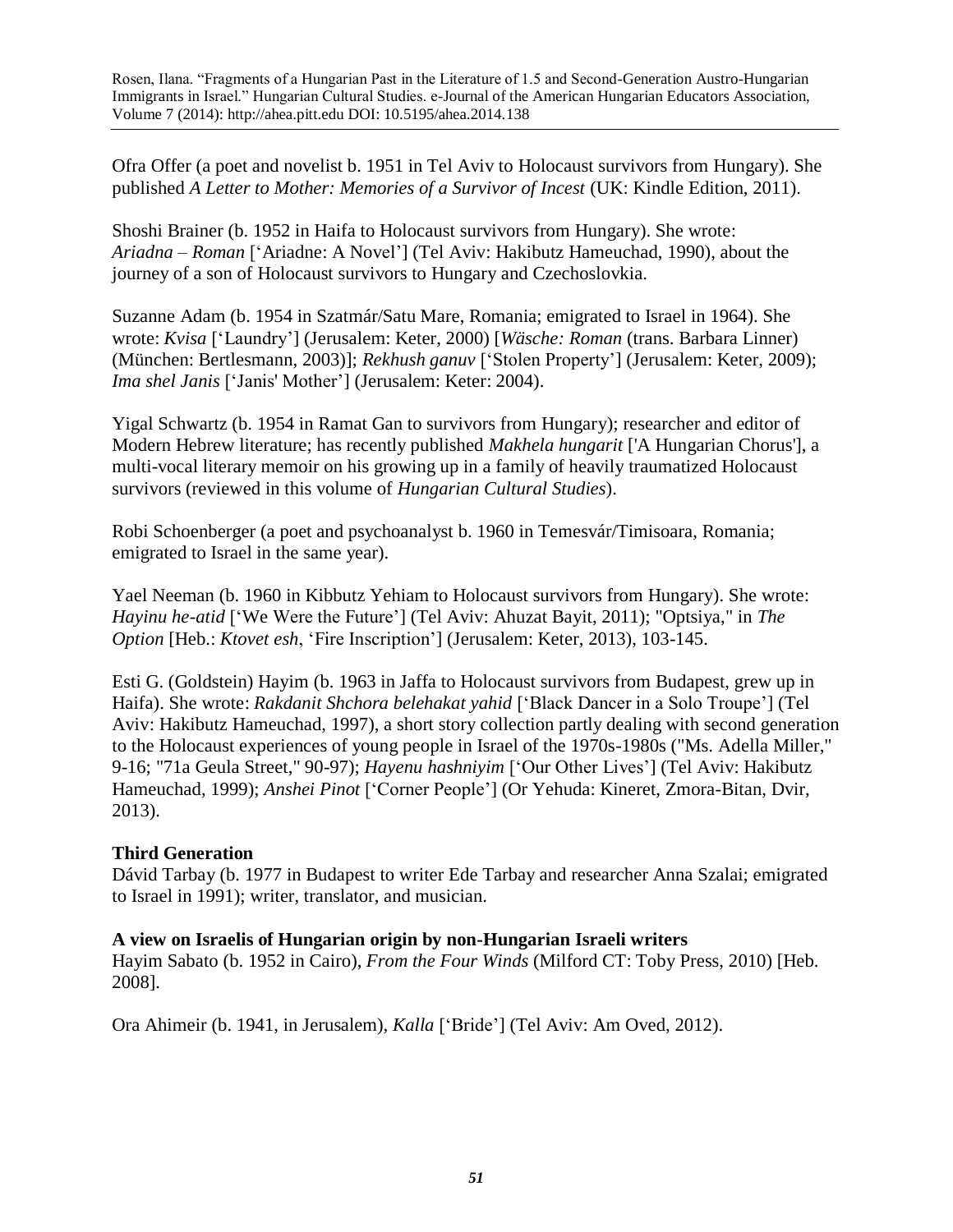## **Works Cited**

| Ahimeir, Ora. 2012. Kalla ['Bride']. Tel Aviv: Am Oved.<br>Bar-On, Dan. 2000. Bridging the Gap. Hamburg: Koerber.<br>Galron-Goldschläger, Joseph, ed. Ohio State University Modern Hebrew Literature<br>Bio-Bibliographical Lexicon. http://library.osu.edu/projects/hebrew-lexicon.<br>Glick, Ruti. 2013. Asura be-erets hadasha - sipura shel ha-mehageret hannah senesh<br>['Captive in a New Land: The Story of Immigrant Hanna Szenes']. Haifa: Pardes.<br>Grossman, David. 2002. See under Love. Trans. Betsy Rosenberg. New York:<br>Macmillan, Picador. |
|-----------------------------------------------------------------------------------------------------------------------------------------------------------------------------------------------------------------------------------------------------------------------------------------------------------------------------------------------------------------------------------------------------------------------------------------------------------------------------------------------------------------------------------------------------------------|
| Hass, Aharon. 1996. In the Shadow of the Holocaust: The Second Generation.                                                                                                                                                                                                                                                                                                                                                                                                                                                                                      |
| Cambridge: Cambridge University Press.                                                                                                                                                                                                                                                                                                                                                                                                                                                                                                                          |
| Hayim, Esti G. 2013. Anshei pinot ['Corner People']. Or Yehuda: Kineret, Zmora-                                                                                                                                                                                                                                                                                                                                                                                                                                                                                 |
| Bitan, Dvir.                                                                                                                                                                                                                                                                                                                                                                                                                                                                                                                                                    |
| Horváth, Rita. 2004. "A Changing Genre: Jewish Hungarian Family Novels after the<br>Holocaust." Yad Vashem Studies 32: 209-226.                                                                                                                                                                                                                                                                                                                                                                                                                                 |
| Milner, Iris. 2009. Hanarativim shel hashoah ['Holocaust Literature']. Tel Aviv:                                                                                                                                                                                                                                                                                                                                                                                                                                                                                |
| Hakibutz Haemuchad.                                                                                                                                                                                                                                                                                                                                                                                                                                                                                                                                             |
| Neeman, Yael. 2011. Hayinu he-atid ['We Were the Future']. Tel Aviv: Ahuzat                                                                                                                                                                                                                                                                                                                                                                                                                                                                                     |
| Bayit.                                                                                                                                                                                                                                                                                                                                                                                                                                                                                                                                                          |
| Rosen, Ilana. 2003. Sister in Sorrow: Life Histories of Female Holocaust Survivors                                                                                                                                                                                                                                                                                                                                                                                                                                                                              |
| from Hungary. Detroit, MI: Wayne State University Press.                                                                                                                                                                                                                                                                                                                                                                                                                                                                                                        |
| -. 2004. Hungarian-Jewish Women Survivors Remember the Holocaust:                                                                                                                                                                                                                                                                                                                                                                                                                                                                                               |
| An Anthology of Life Histories. Lanham, MD: University Press of America, Rowman and<br>Littlefield.                                                                                                                                                                                                                                                                                                                                                                                                                                                             |
| - 2011. Soul of Saul: The Life, Narrative, and Proverbs of a Hungarian-                                                                                                                                                                                                                                                                                                                                                                                                                                                                                         |
| Israeli Grandfather, Proverbium Supplementary Series vol. 31. Burlington, VT: Vermont                                                                                                                                                                                                                                                                                                                                                                                                                                                                           |
| University.                                                                                                                                                                                                                                                                                                                                                                                                                                                                                                                                                     |
| -. 2012. "Soldiers or Slaves? Narratives of Survivors of the Hungarian                                                                                                                                                                                                                                                                                                                                                                                                                                                                                          |
| Army's 'Labor Service' in World War II and the Holocaust." Dapim: Studies                                                                                                                                                                                                                                                                                                                                                                                                                                                                                       |
| on the Shoah 26: 95-123.                                                                                                                                                                                                                                                                                                                                                                                                                                                                                                                                        |
| Rosenhouse, Judith. 2012. "Israeli Hebrew and Hungarian Interaction." Rhythm,                                                                                                                                                                                                                                                                                                                                                                                                                                                                                   |
| Melody and Harmony in Speech: Studies in Honour of Wiktor Jassen, Speech                                                                                                                                                                                                                                                                                                                                                                                                                                                                                        |
| and Language Technology. Eds. Dafydd Gibbon, Daniel Hirst and Nick Campbell, 14-                                                                                                                                                                                                                                                                                                                                                                                                                                                                                |
| 15.4: 211-224.                                                                                                                                                                                                                                                                                                                                                                                                                                                                                                                                                  |
| Rotem, Judith. 2000. Ahavti kolkakh ['I Loved So Much']. Tel Aviv: Yediot                                                                                                                                                                                                                                                                                                                                                                                                                                                                                       |
| Achronot.                                                                                                                                                                                                                                                                                                                                                                                                                                                                                                                                                       |
| -. 2012. Matay tavo elay ['When Will You Come to Me']. Or Yehuda:                                                                                                                                                                                                                                                                                                                                                                                                                                                                                               |
| Kineret, Zmora-Bitan, Dvir.                                                                                                                                                                                                                                                                                                                                                                                                                                                                                                                                     |
| Rubin Suleiman, Susan. 2002. "The 1.5 generation." American Imago 59/3: 277-295.                                                                                                                                                                                                                                                                                                                                                                                                                                                                                |
| Sabato, Hayim. 2010. From the Four Winds. Milford CT: Toby Press.                                                                                                                                                                                                                                                                                                                                                                                                                                                                                               |
| Schwartz, Yigal. 2014. Askenazim - hamerkaz neged hamizrah ['Ashkenazim: Center                                                                                                                                                                                                                                                                                                                                                                                                                                                                                 |
| vs. East']. Or Yehuda and Ramat Gan: Dvir and Bar Ilan University Press.                                                                                                                                                                                                                                                                                                                                                                                                                                                                                        |
| Schwartz, Yigal. 2014. Makhela hungarit ['A Hungarian Chorus']. Or-Yehuda:                                                                                                                                                                                                                                                                                                                                                                                                                                                                                      |
| Kinneret, Zmora-Bitan, Dvir.                                                                                                                                                                                                                                                                                                                                                                                                                                                                                                                                    |
|                                                                                                                                                                                                                                                                                                                                                                                                                                                                                                                                                                 |